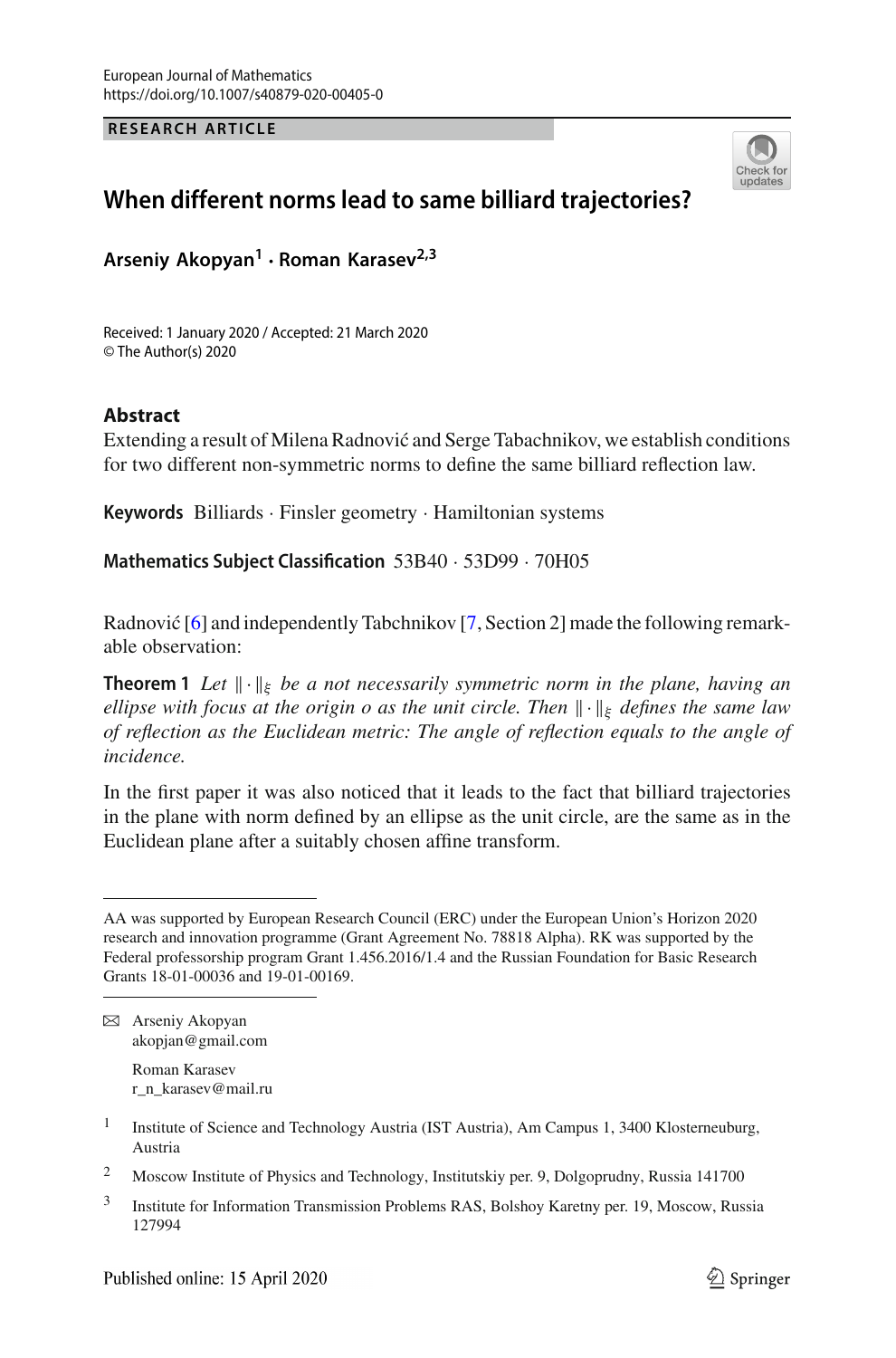

<span id="page-1-0"></span>**Fig. 1**  $\frac{|xf_1|}{|y_1 f_1|} + \frac{|xf_2|}{|y_2 f_2|}$  = const

Another consequence of this theorem is that the Euclidean and normed ellipses with foci *o* and *f* coincide, where *f* is the second focus of  $\xi$ . Indeed, if *x* is a point in the plane, then by Theorem [1](#page-0-0) the differential of  $\|\vec{ox}\|_{\xi} + \|\vec{xf}\|_{\xi}$  is proportional to the differential of the same expression for the Euclidean norm for every  $x$ . Hence the value  $\|\overrightarrow{ox}\|_{\xi} + \|\overrightarrow{xf}\|_{\xi}$  does not change when *x* moves along the ellipse with foci *f* and *o*, in the zero direction of both differentials.

It is interesting, that the latter statement may be deciphered to the following elementary geometric formulation, for which we do not know any short synthetic proof essentially different from the one stated in the above paragraph.

**Corollary 2** *Let* ξ<sup>1</sup> *and* ξ<sup>2</sup> *be two confocal ellipses with foci at f*<sup>1</sup> *and f*2*. For each point x on* ξ<sub>1</sub>*, denote by y<sub>1</sub> and y<sub>2</sub> the points of intersections of* ξ<sub>2</sub> *with rays f<sub>1</sub><i>x* and  $f_2x$  respectively (*Fig. [1](#page-1-0)*)*. Then for any point x on*  $\xi_1$ *,* 

$$
\frac{|xf_1|}{|y_1f_1|} + \frac{|xf_2|}{|y_2f_2|} = \text{const.}
$$

It can be shown, that the constant in the corollary above equals

$$
\frac{\ell_1 - |f_1 f_2|}{\ell_2 - |f_1 f_2|} + \frac{\ell_1 + |f_1 f_2|}{\ell_2 + |f_1 f_2|},
$$

where  $\ell_1$  and  $\ell_2$  are the major axes of the ellipses  $\xi_1$  and  $\xi_2$ .

Now we extend the Radnović–Tabachnikov theorem to normed spaces in higher dimension.

**Theorem 3** Let K be a smooth convex body in  $\mathbb{R}^n$  containing the origin, and T be its *convex image under a projective transform, that maps each line passing through origin to itself preserving its orientation at the origin* (*Fig. [2](#page-2-0)*)*. Then the billiard reflection law in the space with norm*  $\|\cdot\|_K$  *is the same as in the space with norm*  $\|\cdot\|_T$ *.* 

*Remark 4* It is known (see [\[3](#page-3-2), Lemma 4.6]) that such kind of projective transforms send spheres with center at origin to ellipsoids with one of the foci at the origin. Therefore this theorem directly generalizes Theorem [1](#page-0-0) to higher dimension.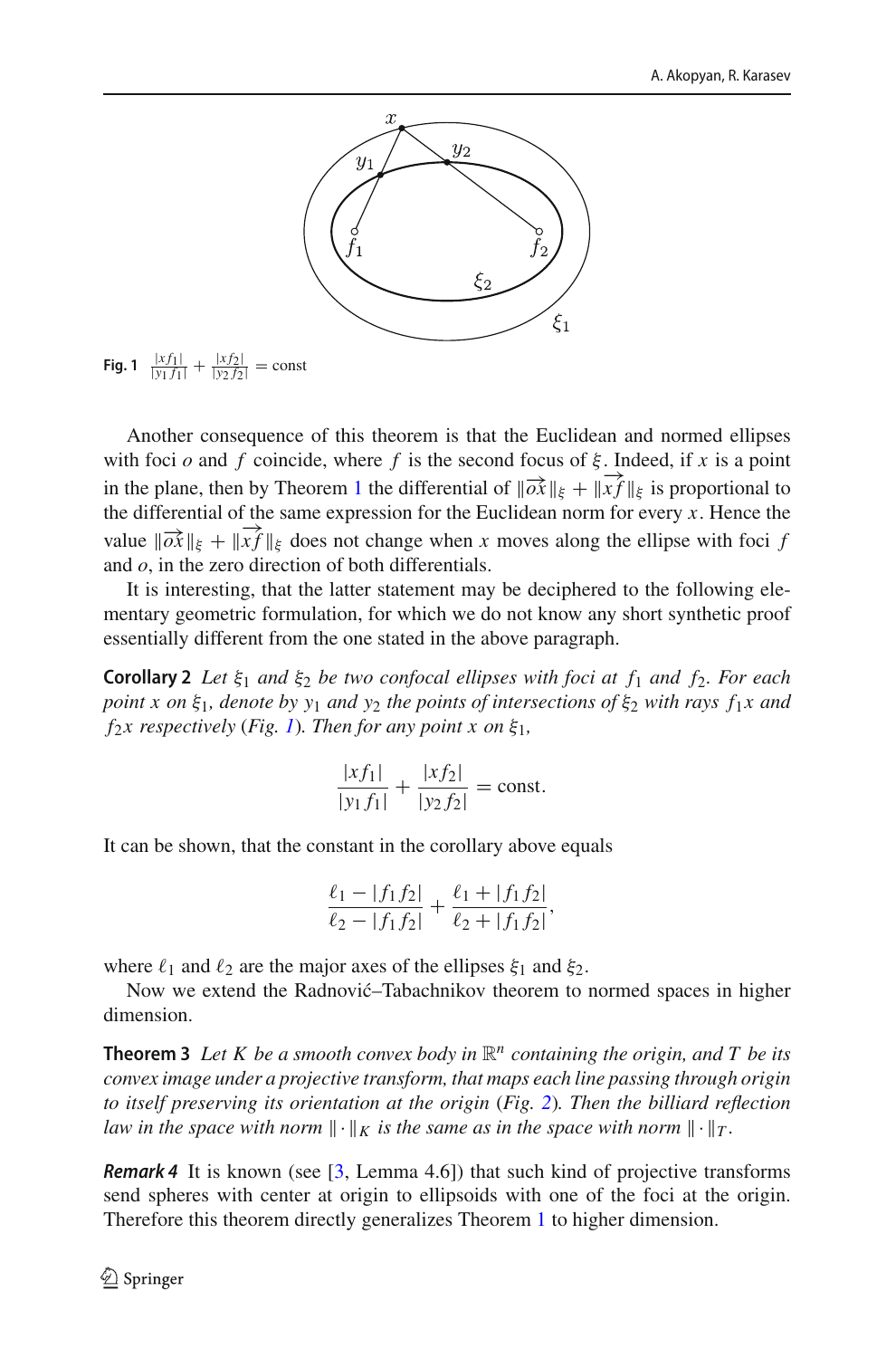

<span id="page-2-0"></span>**Fig. 2** Convex body *K* and its projective image *T*

*Remark 5* The law of reflection is not well defined for convex bodies *K* that are not strictly convex. In this case we may follow the conventions in [\[1](#page-3-3)] and define billiard trajectories, for which the reflection direction is not uniquely defined.

*Proof* We use an idea from [\[2](#page-3-4)[,4](#page-3-5)[,5](#page-3-6)], suggesting to work with billiard trajectory in the Banach space  $U = \mathbb{R}^n$  with norm  $\|\cdot\|_K$  in terms of momenta in the dual space  $U^*$ with norm  $\|\cdot\|_{K^{\circ}}$ , whose unit ball is the polar body  $K^{\circ}$ . From the smoothness of *K*, to each unit velocity  $u \in \partial K$  there corresponds a conjugate unit momentum  $u^* \in \partial K^\circ$ such that  $u^*(u) = 1$  and  $||u^*||_{K^\circ} = 1$ . The equation  $u^*(x) = 1$  defines the hyperplane tangent to  $\partial K$  at *u*, while the equation  $u(y) = 1$  defines the hyperplane tangent to ∂*K*◦ at *u*∗ .

Let  $q_1q_2q_3$  be a part of a billiard trajectory in U, where  $q_2$  is the point where the trajectory hits a hypersurface *S* and reflects. Then the sum  $\|\overrightarrow{q_1x}\|_K + \|\overrightarrow{xq_3}\|_K$  as a function of  $x \in S$  has a critical value at  $q_2$ . The criticality in terms of first derivatives means:

<span id="page-2-1"></span>
$$
u_2^* - u_1^* = \lambda n^*,
$$
 (\*)

where  $u_1^*$  and  $u_2^*$  are momenta corresponding to unit vectors in directions  $\overrightarrow{q_1q_2}$  and  $\overrightarrow{q_2q_3}$ , and *n*<sup>\*</sup> is the normal covector to *S* at  $q_2$ .

It is crucial that equation ([∗](#page-2-1)) is preserved under a positive similarity of the body *K*<sup>°</sup>, possibly with different factor λ. Indeed, let  $T$ <sup>°</sup> = *tK*<sup>°</sup> + *v*<sup>\*</sup>, where *t* > 0 and v<sup>∗</sup> ∈ *U*<sup>∗</sup> . It is easy to see that the momentum, corresponding to velocity *u* with respect to the body  $T^{\circ}$ , equals  $u_T^* = tu^* + v^*$ , because *u* is a linear function on  $U^*$  and the points, where its maximum is obtained on  $K^{\circ}$  and  $T^{\circ}$  are moved one to another by the homothety. Hence the difference of the new momenta at a reflection point equals to  $t(u_2^* - u_1^*)$ , which is still parallel to  $n^*$ .

We obtain that the reflection laws for two norms  $\|\cdot\|_K$  and  $\|\cdot\|_T$  coincide if  $K^{\circ}$ and  $T<sup>°</sup>$  are positive homothets of each other. A positive homothety is a projective transform which maps any point at infinity to itself. Therefore in the dual space (our original *U*) a positive homothety corresponds to the map, which preserves its polar